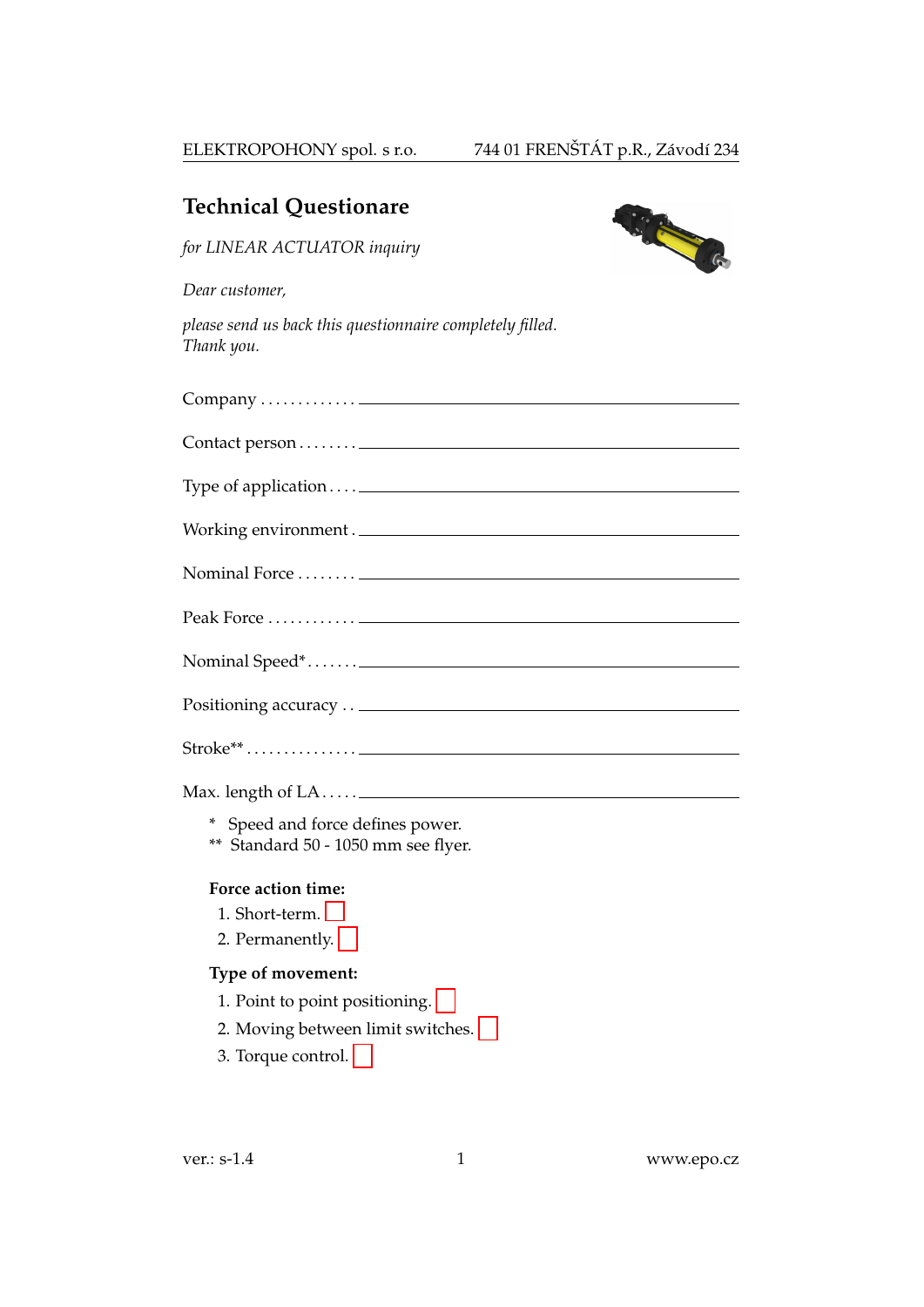# Prefered type of actuator:

- 1. Axial. $\Box$
- 2. Parallel.  $\Box$



# Mounting of actuator:

- 1. The front flange.
- 2. The pins on the front flange.
- 3. The pins on the rear flange.
- 4. Customized. - 1



# Orinentation of actuator:

- 1. Horizontal.  $\Box$
- 2. Vertical. $\Box$

## **Brake of motor:**

- 1. YES $\Box$
- 2. NO (standard) $\sqrt{\phantom{a}}$